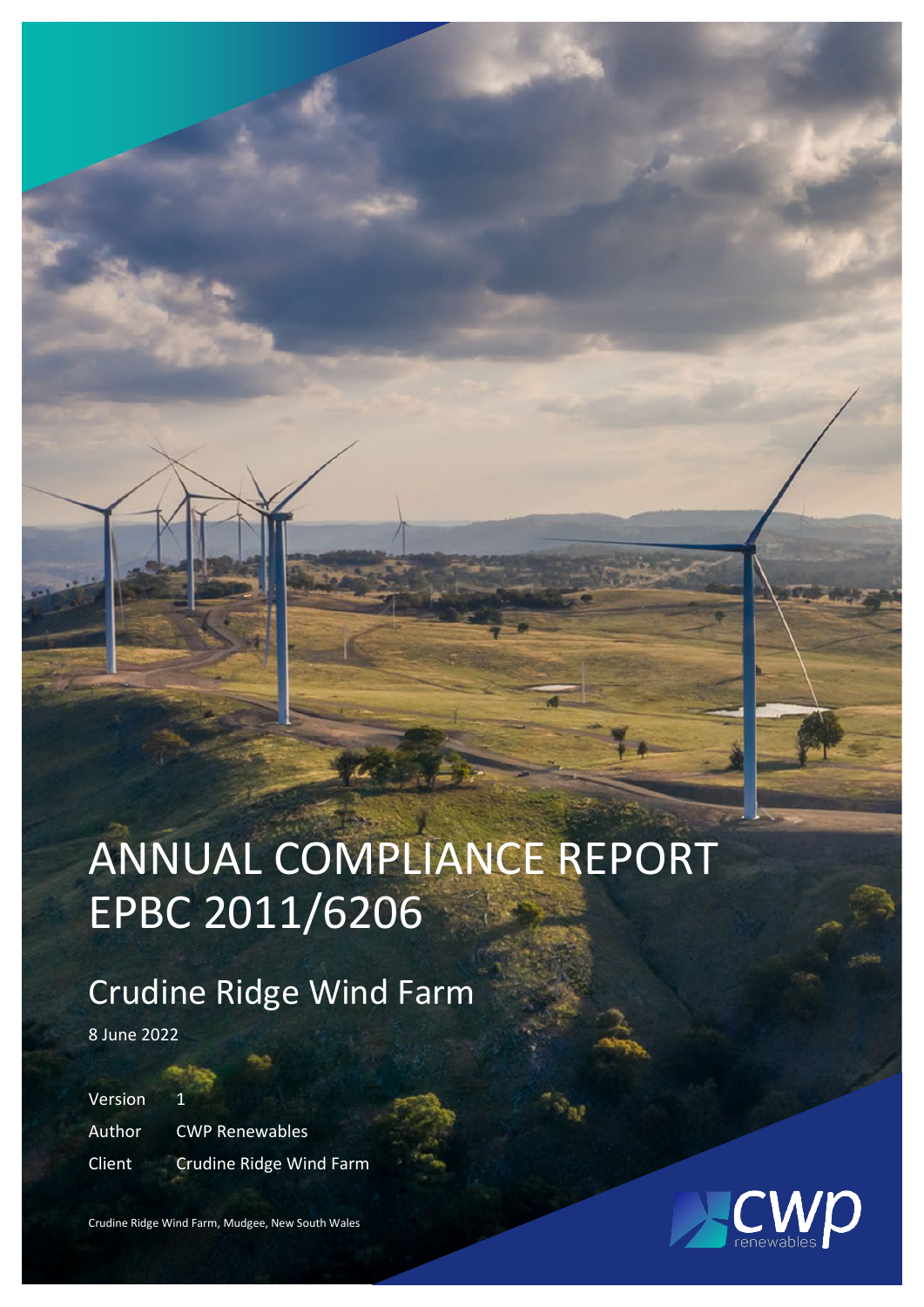#### REVISION CONTROL

| Revision | Date      | <b>Issue</b>       | Author   | Reviewed     | Approved Signature |                |
|----------|-----------|--------------------|----------|--------------|--------------------|----------------|
| [1]      | 8/06/2022 | Final/Issued James | McNamara | Leanne Cross | Brendan<br>McAvoy  | Brendan McAvoy |

#### CONFIDENTIALITY

This document contains proprietary and confidential information, which is provided on a commercial in confidence basis. It may not be reproduced or provided in any manner to any third party without the consent of CWP Renewables Pty Ltd.

© Copyright CWP Renewables 2022. This work and the information contained in it are the copyright of CWP Renewables Pty Ltd. No part of this document may be reprinted or reproduced without the consent of CWP Renewables Pty Ltd.

#### DISCLAIMER

Whilst every effort has been made to ensure the accuracy of this information, the publisher accepts no responsibility for any discrepancies and omissions that may be contained herein.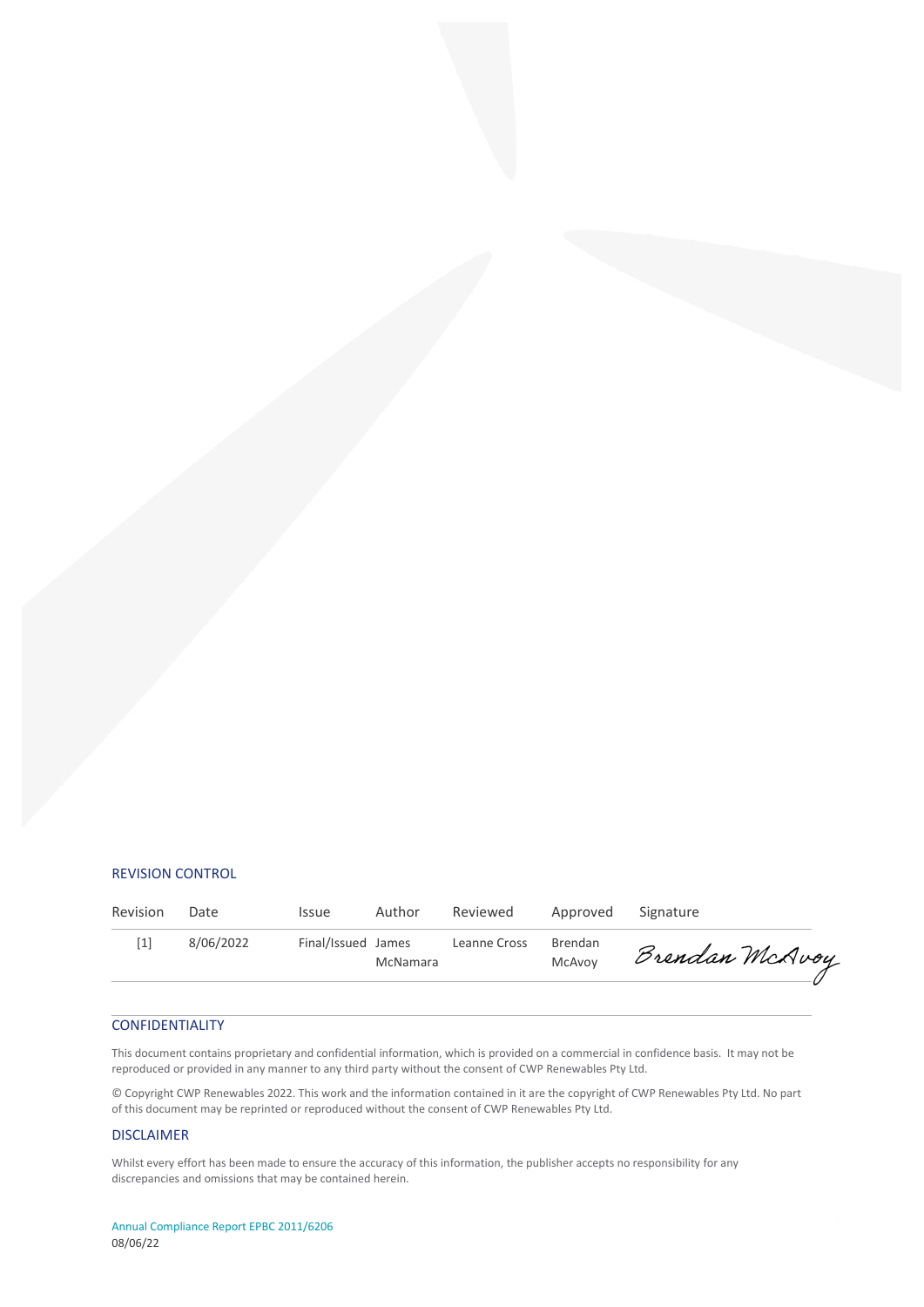#### DECLARATION OF ACCURACY

In making this declaration, I am aware that sections 490 and 491 of the Environment Protection and Biodiversity Conservation Act 1999 (Cwth) (EPBC Act) make it an offence in certain circumstances to knowingly provide false or misleading information or documents. The offence is punishable on conviction by imprisonment or a fine, or both. I declare that all the information and documentation supporting this compliance report is true and correct in every particular. I am authorised to bind the approval holder to this declaration and that I have no knowledge of that authorisation being revoked at the time of making this declaration.

Signed: *Brendan McAvoy* 

Full name (please print): Brendan McAvoy

Position (please print): Head of Asset Management

Organisation: CRWF Nominees Pty Ltd as trustee for CRWF Trust (ABN 89 143 134 671)

Date: 8 June 2022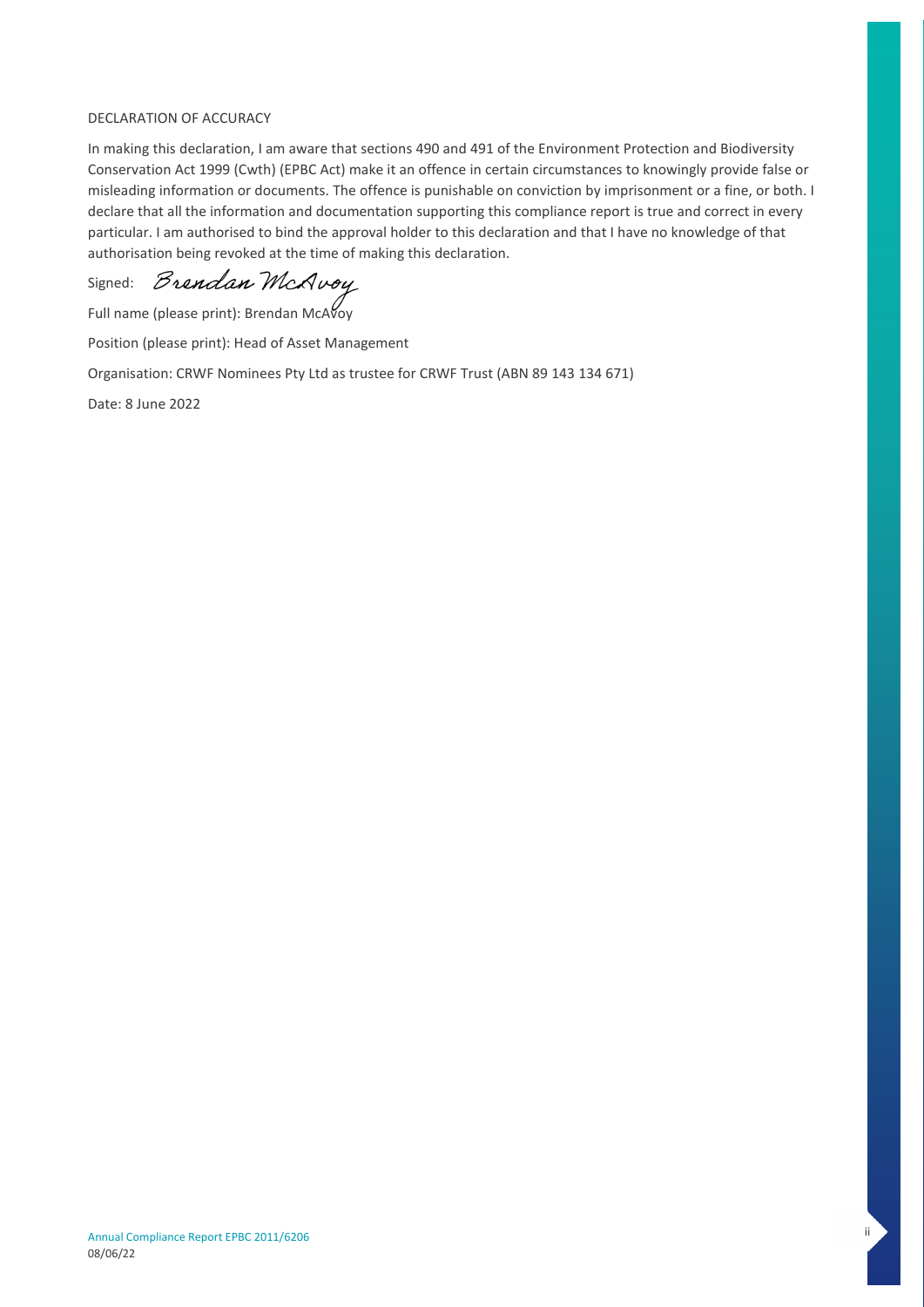### Contents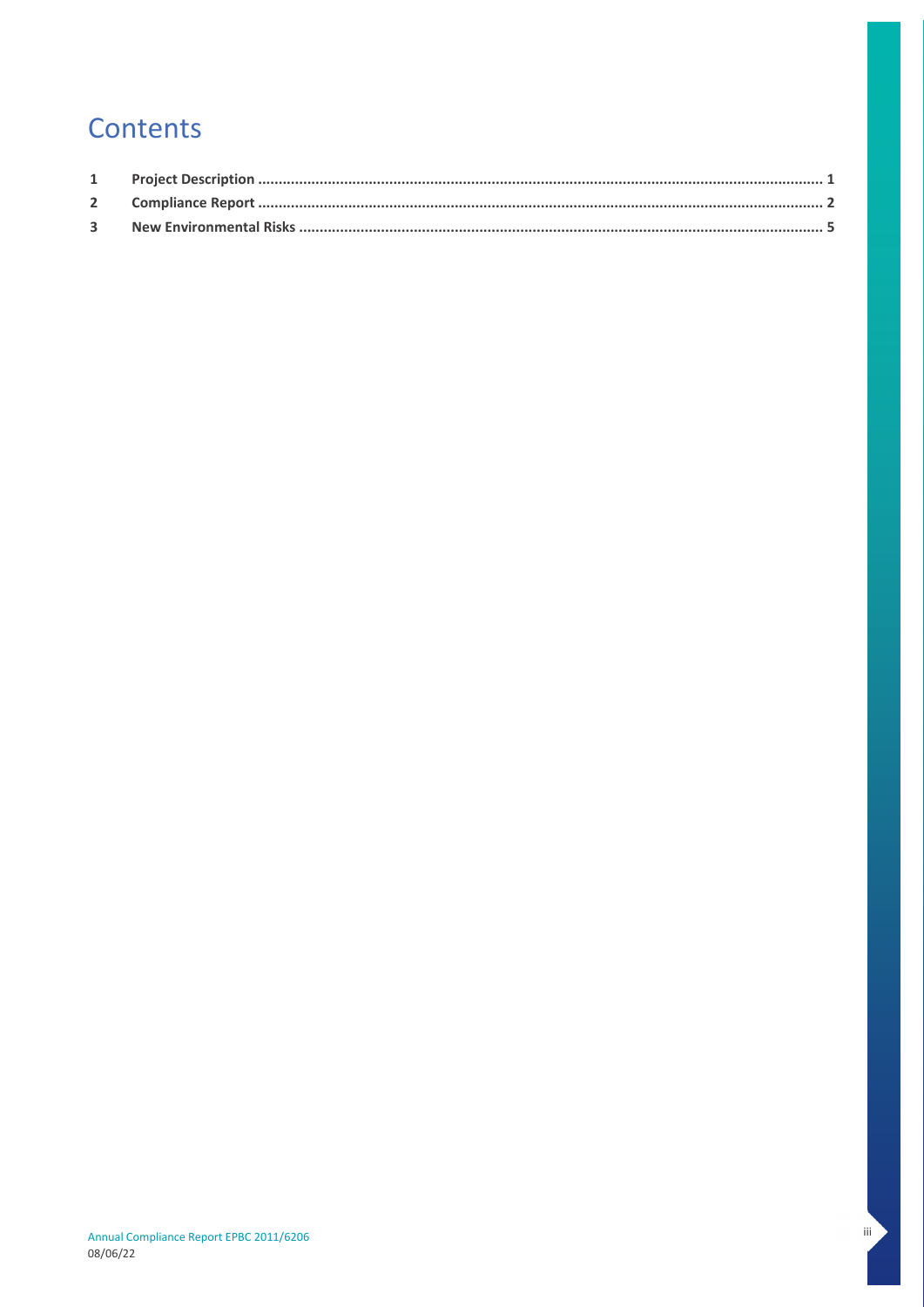### <span id="page-4-0"></span>1 Project Description

The Crudine Ridge Wind Farm (CRWF) is situated approximately 45 km southeast of Mudgee and 45 kilometres north of Bathurst in the Central Tablelands of New South Wales. The wind farm site covers approximately 1,664 ha of land which has been mostly cleared for grazing. Areas of scattered remnant woodland exist across the site, and on the elevated ridges to the north, north-east and south. The area is of moderate-to-high elevation (820 m to 1,000 m above sea level, Australian Height Datum (AHD)). The nearest township is Mudgee, which is located approximately 45 km to the north along the Castlereagh Highway.

Development Consent was granted by the NSW Planning Assessment Commission (SSD 6697) on 10 May 2016. This was later modified (MOD 1) on 21 June 2019 to realign the reduction in wind turbines from 77 to 37 and incorporate the revised road design for Aarons Pass Road. A further Modification (MOD 2) to consent was granted on 21 June 2020 to realign construction boundary from A35 to A38. An additional modification (MOD 3) was also granted 21 September 2020 to realign construction boundary to allow for the best alignment of cable trenching.

The Minister for Environment and Energy granted approval of CRWF on 4 April 2017 with conditions covered by EPBC 2001/6206. This was later varied by the Department of Agriculture Water and the Environment on 2 November 2021.

During the reporting period CRWF completed construction and commissioning works and commenced operations on 20 December 2021.Thid report has been prepared to meet the requirements of Condition 10 of EPBC 2001/6206, for the reporting period 25 May 2021 – 24 May 2022.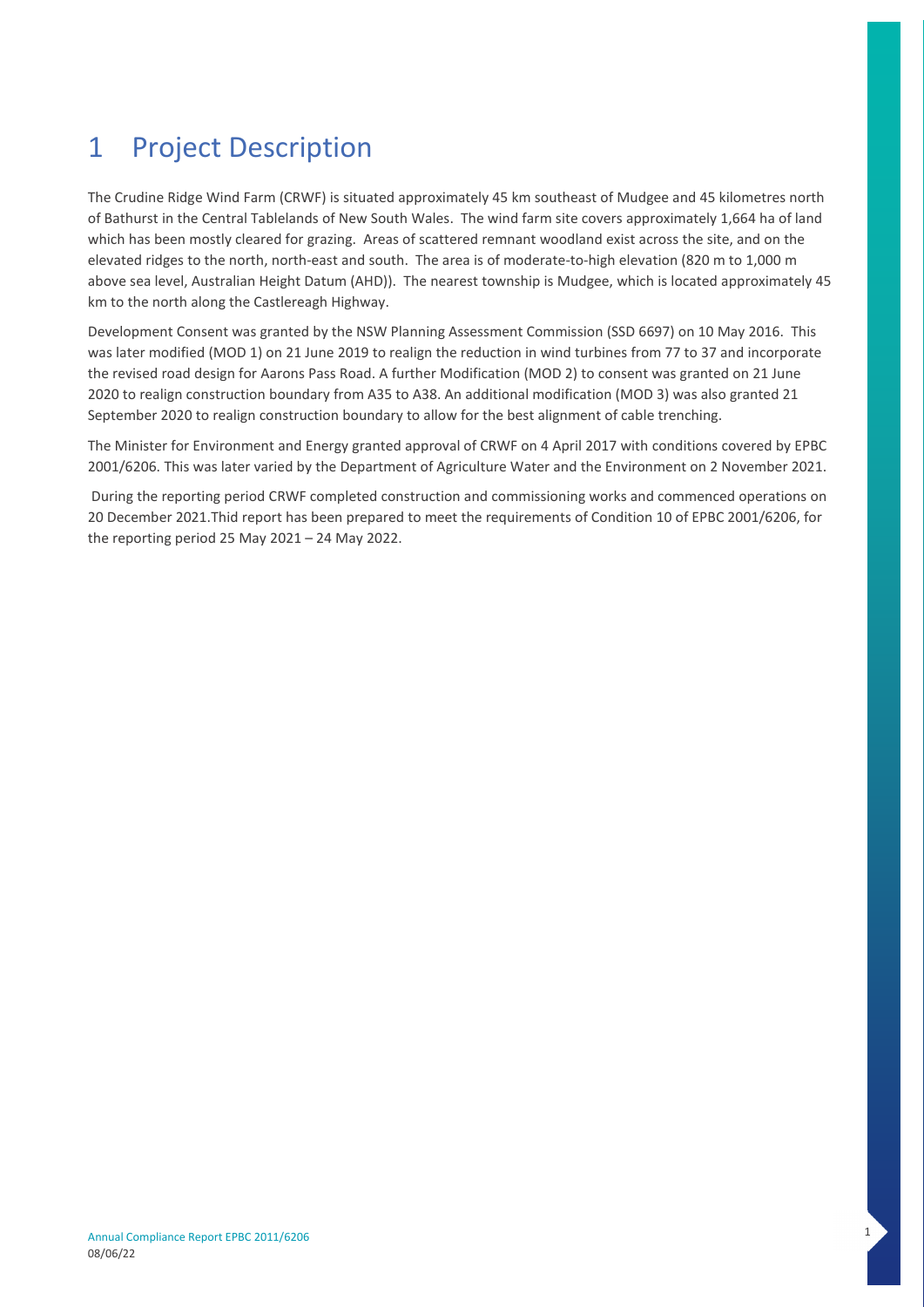### 2 Compliance Report

### Table 1 - EPBC Table of Compliance

<span id="page-5-0"></span>

| <b>Number</b>  | <b>Condition</b>                                                                                                                                                                                                                                                                 | <b>Stage</b> | <b>Complies</b> | <b>Status/Comment</b>                                                                                                                                                                                                                                                                                                |
|----------------|----------------------------------------------------------------------------------------------------------------------------------------------------------------------------------------------------------------------------------------------------------------------------------|--------------|-----------------|----------------------------------------------------------------------------------------------------------------------------------------------------------------------------------------------------------------------------------------------------------------------------------------------------------------------|
| 1              | To minimise the impacts of the action on protected matters, the approval<br>holder must:                                                                                                                                                                                         | All          | Compliant       |                                                                                                                                                                                                                                                                                                                      |
| A              | Implement administrative conditions 1,4, 6,; environmental conditions 19<br>$(b)(c)$ - 23, 41, 42 of the Development Consent where they relate to<br>monitoring, managing, mitigating, avoiding, offsetting, recording, or<br>reporting on, impacts to protected matters.        |              |                 | Management of protected matters are contained within the approved<br>Biodiversity Management Plan and Environmental Management Strategy.                                                                                                                                                                             |
| B              | Notify the Department in writing of any proposed change to the<br>conditions of the Development Consent for which Condition 1a applies,<br>no later than 2 weeks after formally proposing a change or becoming<br>aware of the NSW Government proposing a change.                |              |                 | There was no proposed change to the conditions of Development Consent<br>for which Condition 1a applies during the reporting period.                                                                                                                                                                                 |
| C              | Notify the Department in writing of any change to the Development<br>Consent for which Condition 1a applies within 2 weeks of a change being<br>finalised.                                                                                                                       |              |                 |                                                                                                                                                                                                                                                                                                                      |
| $\overline{2}$ | The person taking the action must secure the offset site by entering into a<br>Stewardship Agreement by 10 June 2022, unless otherwise agreed to in<br>writing by the Minister. The person taking the action must:                                                               | Construction | Compliant       | CRWF has purchase 674 ha of land for securing the offset site, known as<br>Glen Maye (lots 1 and 2 in DP 1209812). Consistent with the NSW<br>Biodiversity Conservation Act, CWRF will enter into a Stewardship                                                                                                      |
| A              | Lodge the Stewardship Agreement for registration on the title of the<br>offset site within 6 months of the Stewardship Agreement being entered<br>into.                                                                                                                          |              |                 | Agreement for the protection and ongoing conservation management of the<br>offset site in perpetuity. Submission of the Stewardship Agreement<br>documentation was lodged with the Biodiversity Conservation Trust on 27<br>July 2021 and has been under assessment since. A formal extension has                    |
| B              | Provide written evidence to the Minister that the Stewardship Agreement<br>for the offset site has been entered into within 10 business days of the                                                                                                                              |              |                 | been granted by the Department of Agriculture, Water and the Environment<br>for CRWF to enter into the Stewardship Agreement by 31 August 2022.                                                                                                                                                                      |
|                | agreement being entered into.                                                                                                                                                                                                                                                    |              |                 | It is expected that the Stewardship Agreement will be entered into by<br>August 2022.                                                                                                                                                                                                                                |
| 3              | The person taking the action must not clear more than 3.28 hectares of<br>White Box Yellow Box Blakely's Red Gum Grassy Woodland and Derived<br>Native Grassland ecological community, for the development of the<br>proposed action, as defined in Schedule 1 of this approval. | Construction | Compliant       | A cumulative total of 2.48 ha of White Box Yellow Box Blakely's Red Gum<br>Grassy Woodland and Derived Native Grassland ecological community has<br>been cleared by the development of the proposed action. No additional<br>clearing of this community has been undertaken during the current<br>reportable period. |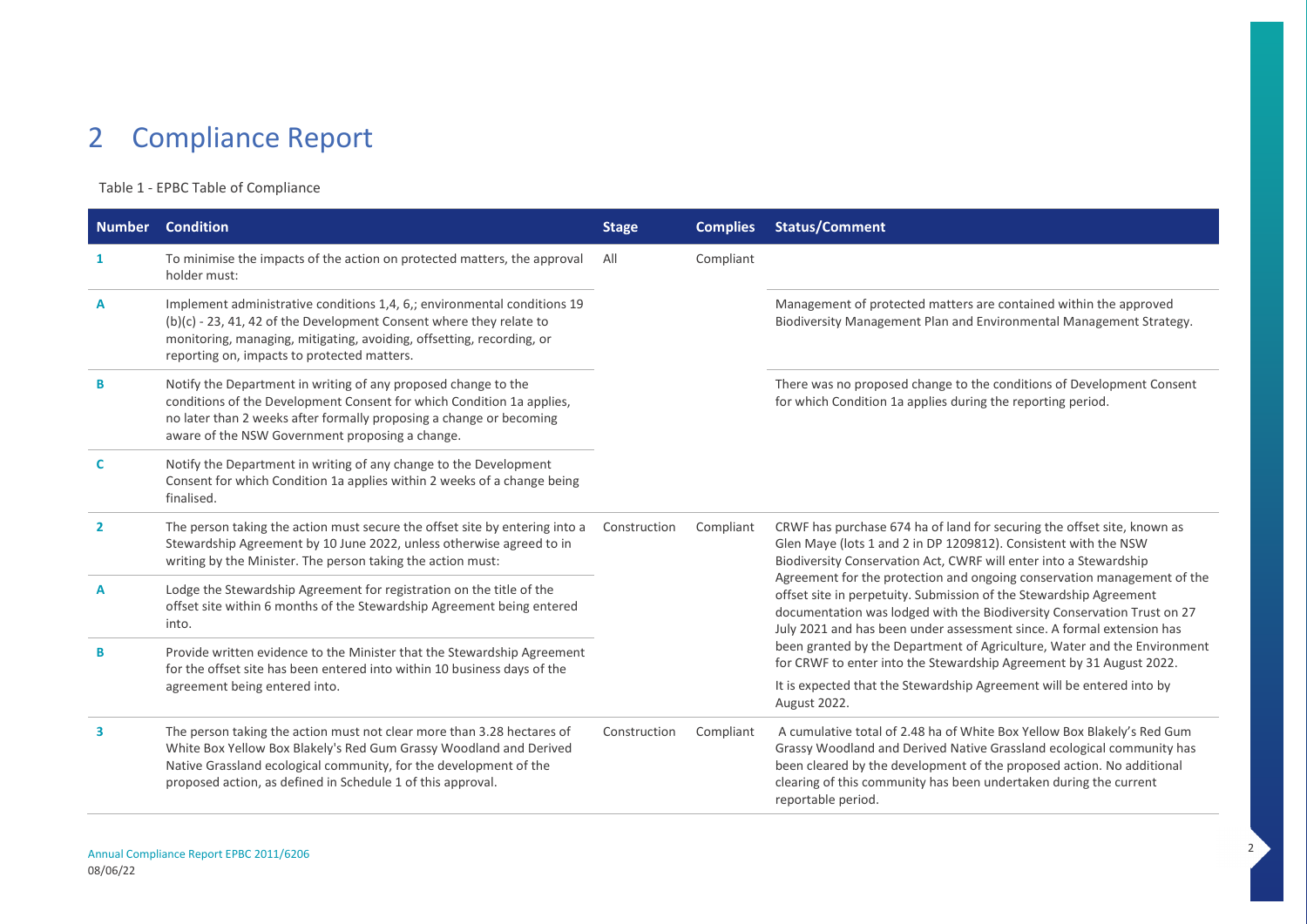| 4 | The person taking the action must not clear known locations of Small<br>Purple Pea (Swainsona recta) within the project area (identified within<br>the Environmental Assessment). The person taking the action must not<br>clear any additional populations of Small Purple Pea (not identified within<br>the Environmental Assessment), without the approval of the Minister. | Construction         | Compliant | All known locations of Small Purple Pea (Swainsona recta) within the project<br>area (identified within the Environmental Assessment) were marked during<br>construction as no go zones in the field and have not been cleared. All works<br>have been completed within known locations of Small Purple Pea<br>(Swainsona recta) and no known individuals were harmed                                                                               |
|---|--------------------------------------------------------------------------------------------------------------------------------------------------------------------------------------------------------------------------------------------------------------------------------------------------------------------------------------------------------------------------------|----------------------|-----------|-----------------------------------------------------------------------------------------------------------------------------------------------------------------------------------------------------------------------------------------------------------------------------------------------------------------------------------------------------------------------------------------------------------------------------------------------------|
| 5 | The person taking the action must only construct, operate, and replace or<br>upgrade, as necessary, up to 37 wind turbines. The person taking the<br>action must ensure:                                                                                                                                                                                                       |                      | Compliant | A total of 37 turbines have been constructed.                                                                                                                                                                                                                                                                                                                                                                                                       |
| A | The wind turbines are micro-sited in accordance with the micro-siting<br>restrictions in Conditions 7 and 8 of Schedule 2 of the Development<br>Consent.                                                                                                                                                                                                                       |                      |           |                                                                                                                                                                                                                                                                                                                                                                                                                                                     |
| B | They notify the Department in writing of any changes to conditions to<br>Condition 7 or 8 of Schedule 2 of the Development Consent, as those                                                                                                                                                                                                                                   |                      |           | There were no changes to conditions 7 or 8 of Schedule 2 of the<br>Development Consent during the reportable period.                                                                                                                                                                                                                                                                                                                                |
|   | changes relate to the micro-siting of any wind turbine, and provide the<br>final layout plan to the Department within 2 weeks of the change being<br>made.                                                                                                                                                                                                                     |                      |           | Notwithstanding, notification was provided on 28/04/2022 to provide the<br>Department with a revised final layout plan. The notification was for<br>information purposes only as the changes to the Plan do not relate to<br>micrositing of any wind turbine. The amendments to the Plan were in<br>regards to minor access track amendments, to illustrate the location of a<br>wind monitoring mast and show involved and non-involved residents. |
| C | They provide the Department with a map showing the location of each<br>wind turbine and information on how the location of the wind turbines<br>are consistent with the micro-siting requirements of the Development<br>Consent. The map and information must be provided to the Department<br>by 31 December 2021.                                                            |                      |           | Map provided to the Department on 20 December 2021.                                                                                                                                                                                                                                                                                                                                                                                                 |
| 6 | The person taking the action must not construct or place any wind<br>turbines at locations A53, A54, A55, A56, A57, A58, A61, A66, A67, A68,<br>A69, A71, A73, A78, A79, A80, A81, A82, A83, A84 as indicated on<br>Schedule 2 of this approval.                                                                                                                               | Pre-<br>construction | Compliant | These sites have been removed from the approved site layout and have not<br>been constructed.                                                                                                                                                                                                                                                                                                                                                       |
| 7 | The person taking the action must not construct any additional turbines<br>at a future time in the project site area indicated on Schedule 2 of this<br>approval, except for those referred to in condition 5.                                                                                                                                                                 | Ongoing              | Complaint | No additional turbines have been constructed.                                                                                                                                                                                                                                                                                                                                                                                                       |
| 8 | Within 30 days after the commencement of the action, the person taking<br>the action must advise the Department in writing of the actual date of<br>commencement of the action.                                                                                                                                                                                                | Pre-<br>construction | Compliant | Advice that the commencement of the action which occurred 25 May 2018<br>was given to the Minster on 04 June 2018.                                                                                                                                                                                                                                                                                                                                  |
| 9 | The person taking the action must maintain accurate records<br>substantiating all activities associated with or relevant to the conditions                                                                                                                                                                                                                                     | Ongoing              | Complaint | Ongoing record keeping of activities and how such activities impact on<br>protected matters.                                                                                                                                                                                                                                                                                                                                                        |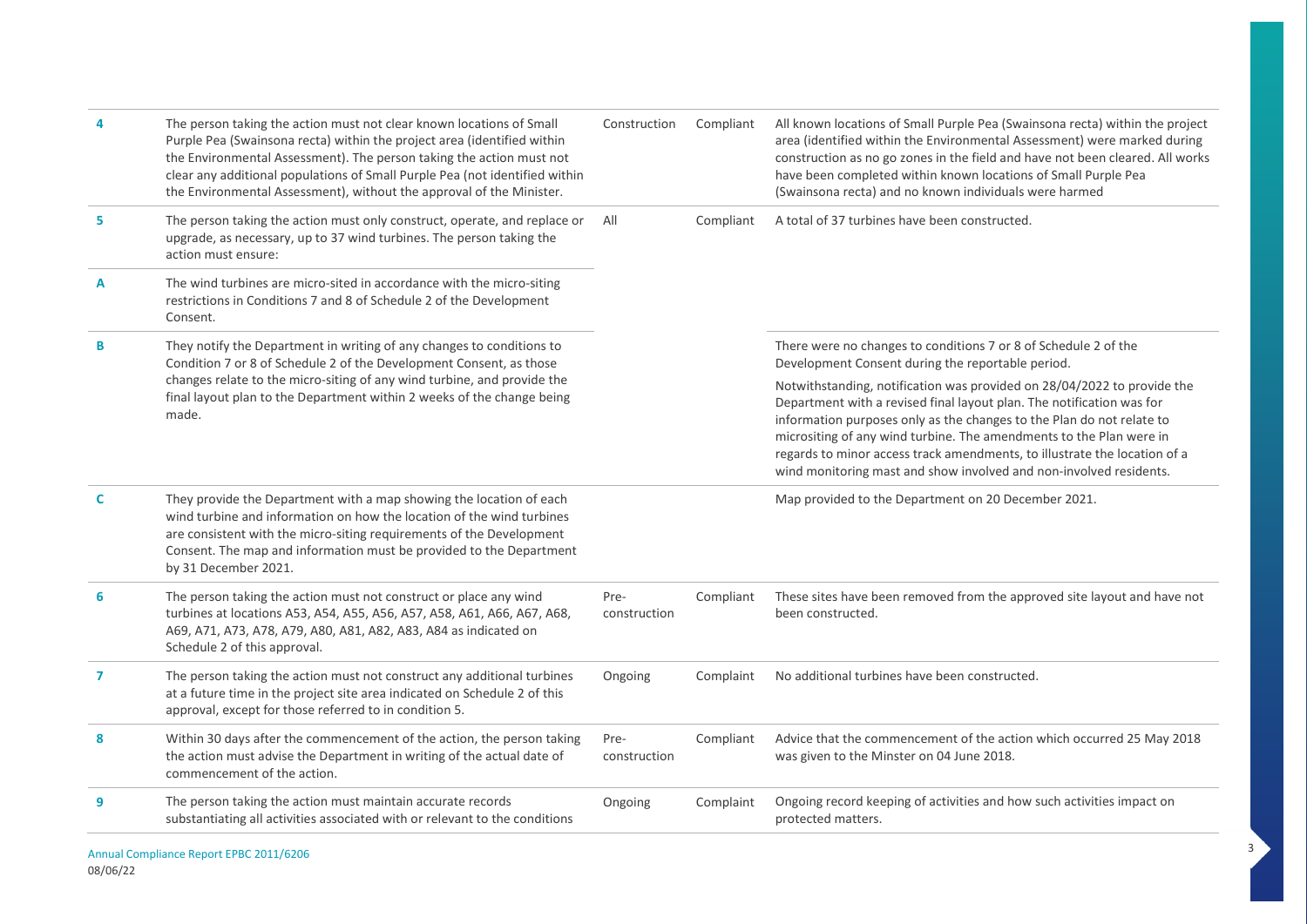|    | of approval, including measures taken to implement the management<br>plans, reports, strategies, agreements required by this approval, and<br>make them available upon request to the Department. Such records may<br>be subject to audit by the Department or an independent auditor in<br>accordance with section 458 of the EPBC Act, or used to verify<br>compliance with the conditions of approval. Summaries of audits will be<br>posted on the Department's website. The results of audits may also be<br>publicised through the general media.      |                      |                   |                                                                                                                                                                                                                                                                         |
|----|--------------------------------------------------------------------------------------------------------------------------------------------------------------------------------------------------------------------------------------------------------------------------------------------------------------------------------------------------------------------------------------------------------------------------------------------------------------------------------------------------------------------------------------------------------------|----------------------|-------------------|-------------------------------------------------------------------------------------------------------------------------------------------------------------------------------------------------------------------------------------------------------------------------|
| 10 | Within three months of every 12 month anniversary of the<br>commencement of the action, the person taking the action must publish<br>a report on their website addressing compliance with each of the<br>conditions of this approval, including implementation of any<br>management plans as specified in the conditions. Documentary evidence<br>providing proof of the date of publication and non-compliance with any<br>of the conditions of this approval must be provided to the Department at<br>the same time as the compliance report is published. | All                  | Compliant         | The commencement of the action anniversary is 25 May (as notified to the<br>Department per Condition 8).<br>This report addresses compliance with each of the conditions between 25<br>May 2021 to 24 May 2022 and will be published and provided to the<br>Department. |
| 11 | Any potential or actual contravention of the conditions of this approval<br>(including contravention of a commitment made in a management plan,<br>program or strategy) must be reported to the Department within 7 days<br>of the approval holder becoming aware of the actual or potential<br>contravention.                                                                                                                                                                                                                                               | All                  | Complaint         | No potential or actual contraventions of the conditions or approval required<br>to be reported.                                                                                                                                                                         |
| 12 | Upon the direction of the Minister, the person taking the action must<br>ensure that an independent audit of compliance with the conditions of<br>approval is conducted and a report submitted to the Minister. The<br>independent auditor must be approved by the Minister prior to the<br>commencement of the audit. Audit criteria must be agreed to by the<br>Minister and the audit report must address the criteria to the satisfaction<br>of the Minister.                                                                                            | All                  | Not<br>applicable | Not triggered.                                                                                                                                                                                                                                                          |
| 13 | If, at any time after 5 years from the date of this approval, the person<br>taking the action has not substantially commenced the action, then the<br>person taking the action must not substantially commence the action<br>without the written agreement of the Minister.                                                                                                                                                                                                                                                                                  | Pre-<br>Construction | Compliant         | CWP as the person undertaking the action substantially commenced the<br>action on 25 May 2018.                                                                                                                                                                          |

4